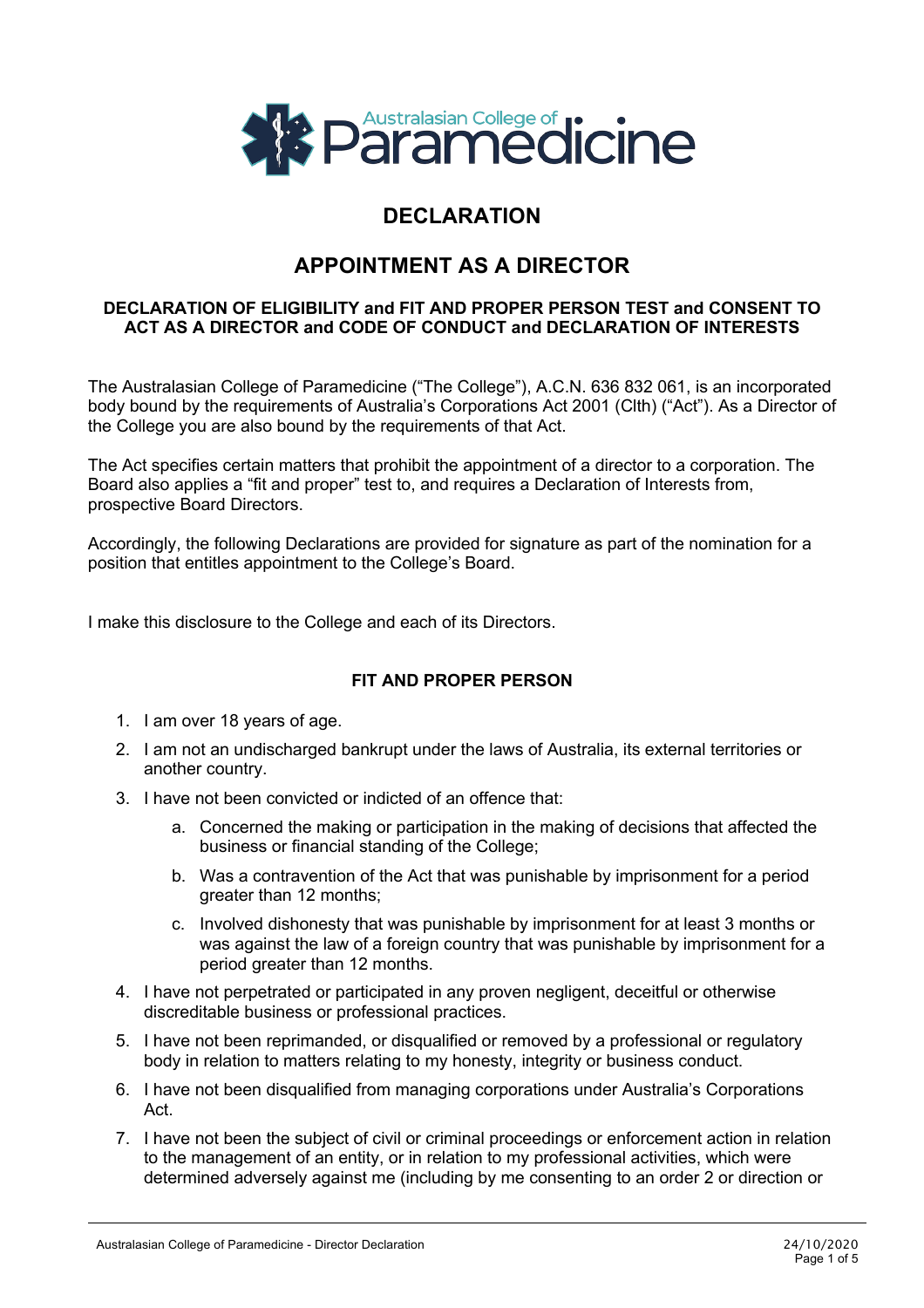giving an undertaking not to engage in unlawful or improper conduct) and which reflected adversely on my competence, diligence, judgement, honesty or integrity.

- 8. If a Member of the College, I have paid my annual subscriptions and any other amounts payable to the College when due and I am a financial Member as at the date of signing this Declaration.
- 9. If ever registered as a health professional, I have not had my registration suspended or terminated by the relevant registration authority on the grounds of malpractice, misconduct, unethical behaviour or similar grounds.

#### **CONSENT TO ACT**

- 10. By completing, signing and returning this "Consent to act as Director" ("Consent") I acknowledge that I am aware that the personal information I provide to the College is provided as required under the Act and for the corporate governance purposes of the College.
- 11. The College may disclose the information provided in this Consent to any Australian or New Zealand corporate regulator, and the College's auditors as required under the Act and any other applicable law.
- 12. The information provided is confidential and will not be disclosed except as described in section 11
- 13. I understand that I may obtain access to any of my personal information held by the College.
- 14. I consent to act as Director of the College.
- 15. I confirm that I am not restricted by the Act from appointment as a Director or from taking part in the management of a corporation.
- 16. I confirm that my appointment as a Director of the College will not breach the terms of any agreement by which I am bound.

 $\mathcal{L}_\text{max}$  and  $\mathcal{L}_\text{max}$  and  $\mathcal{L}_\text{max}$  and  $\mathcal{L}_\text{max}$ 

 $\mathcal{L}_\text{max}$  and  $\mathcal{L}_\text{max}$  and  $\mathcal{L}_\text{max}$  and  $\mathcal{L}_\text{max}$ 

 $\mathcal{L}_\text{max}$  and  $\mathcal{L}_\text{max}$  and  $\mathcal{L}_\text{max}$  and  $\mathcal{L}_\text{max}$ 

17. Personal Details

Name in full:  $\blacksquare$ 

All former names in full: \_\_\_\_\_\_\_\_\_\_\_\_\_\_\_\_\_\_\_\_\_\_\_\_\_\_\_\_\_\_\_\_\_\_\_\_\_\_\_\_\_\_\_\_\_\_

Usual residence address: \_\_\_\_\_\_\_\_\_\_\_\_\_\_\_\_\_\_\_\_\_\_\_\_\_\_\_\_\_\_\_\_\_\_\_\_\_\_\_\_\_\_\_\_\_

Date of birth:  $\Box$ 

Place of birth (Place/State/Country):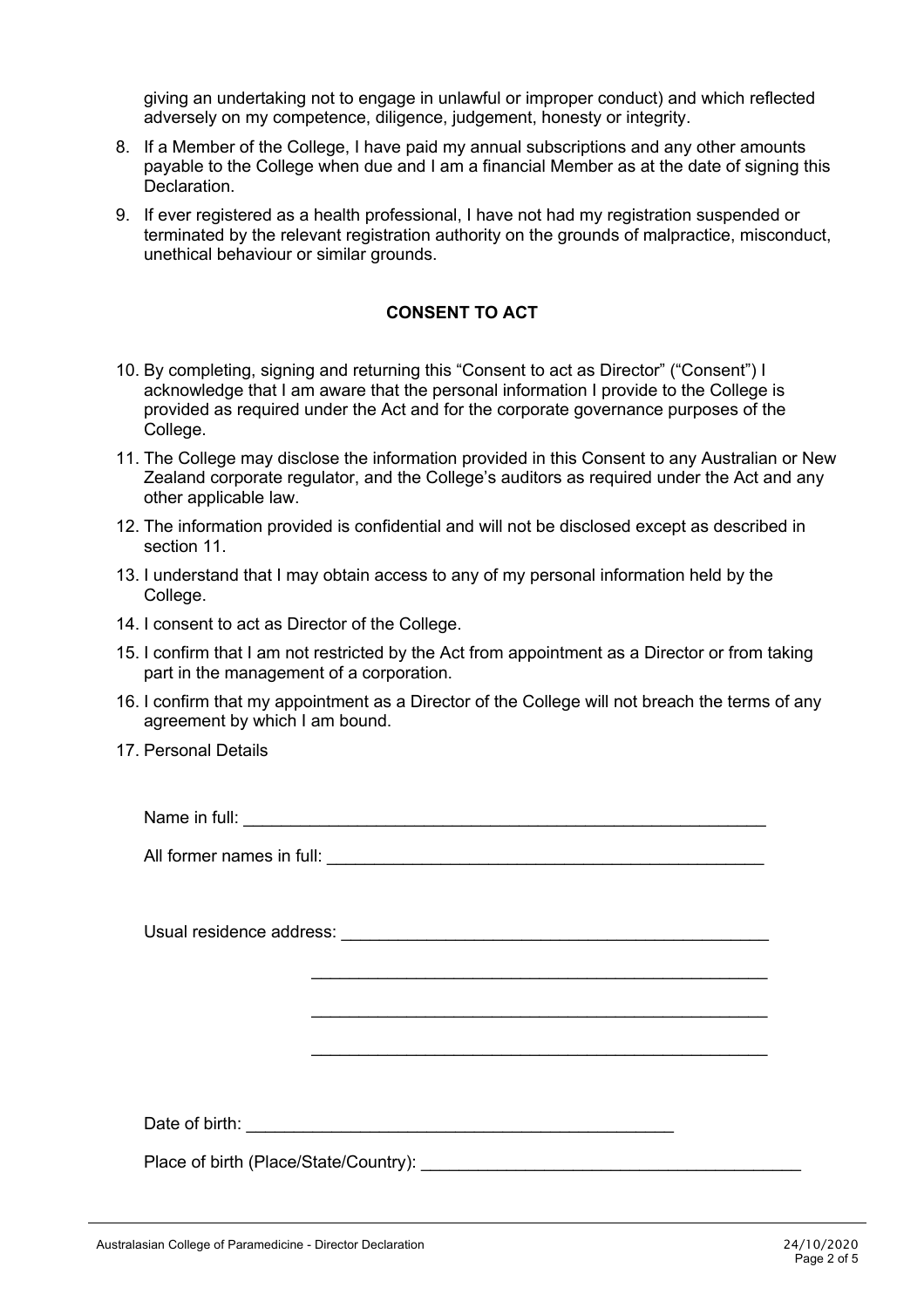#### **CODE OF CONDUCT**

- 18. The Director should act honestly, in good faith and in the best interests of the College as a whole.
- 19. The Director has a duty to use care and diligence in fulfilling the functions of office and exercising the powers attached to that office.
- 20. The Director should use the powers of office for a proper purpose, in the best interests of the College as a whole.
- 21. The Director should recognise that the primary responsibility is to the College as a whole but may, where appropriate, have regard for the interest of other stakeholders of the College.
- 22. The Director should not make improper use of information acquired as a director.
- 23. The Director should not take improper advantage of the position of director.
- 24. The Director should properly manage any conflict with the interests of the College.
- 25. The Director has an obligation to be independent in judgement and actions and to take all reasonable steps to be satisfied as to the soundness of all decisions taken by the board of directors.
- 26. The Director will adhere to decisions made by the board and support those decisions both publically and privately.
- 27. Confidential information received by the Director in the course of the exercise of directorial duties remains the property of the company from which it was obtained and it is improper to disclose it, or allow it to be disclosed, unless that disclosure has been authorised by the College, or the person from whom the information is provided, or is required by law.
- 28. The Director should not engage in conduct likely to bring discredit upon the College.
- 29. The Director will act in a financially responsible manner and ensure any financial issues are resolved appropriately; this includes the obligation to ensure the College does not operate insolvent.
- 30. The Director has an obligation at all times, to comply with the spirit, as well as the letter, of the law and with the principles of this Code.

### **DECLARATION OF INTERESTS**

| <b>EMPLOYMENT CONTRACTS</b> |                      |                                  |  |
|-----------------------------|----------------------|----------------------------------|--|
| <b>Employer</b>             | <b>Position Held</b> | <b>Description of Employment</b> |  |
|                             |                      |                                  |  |
|                             |                      |                                  |  |
|                             |                      |                                  |  |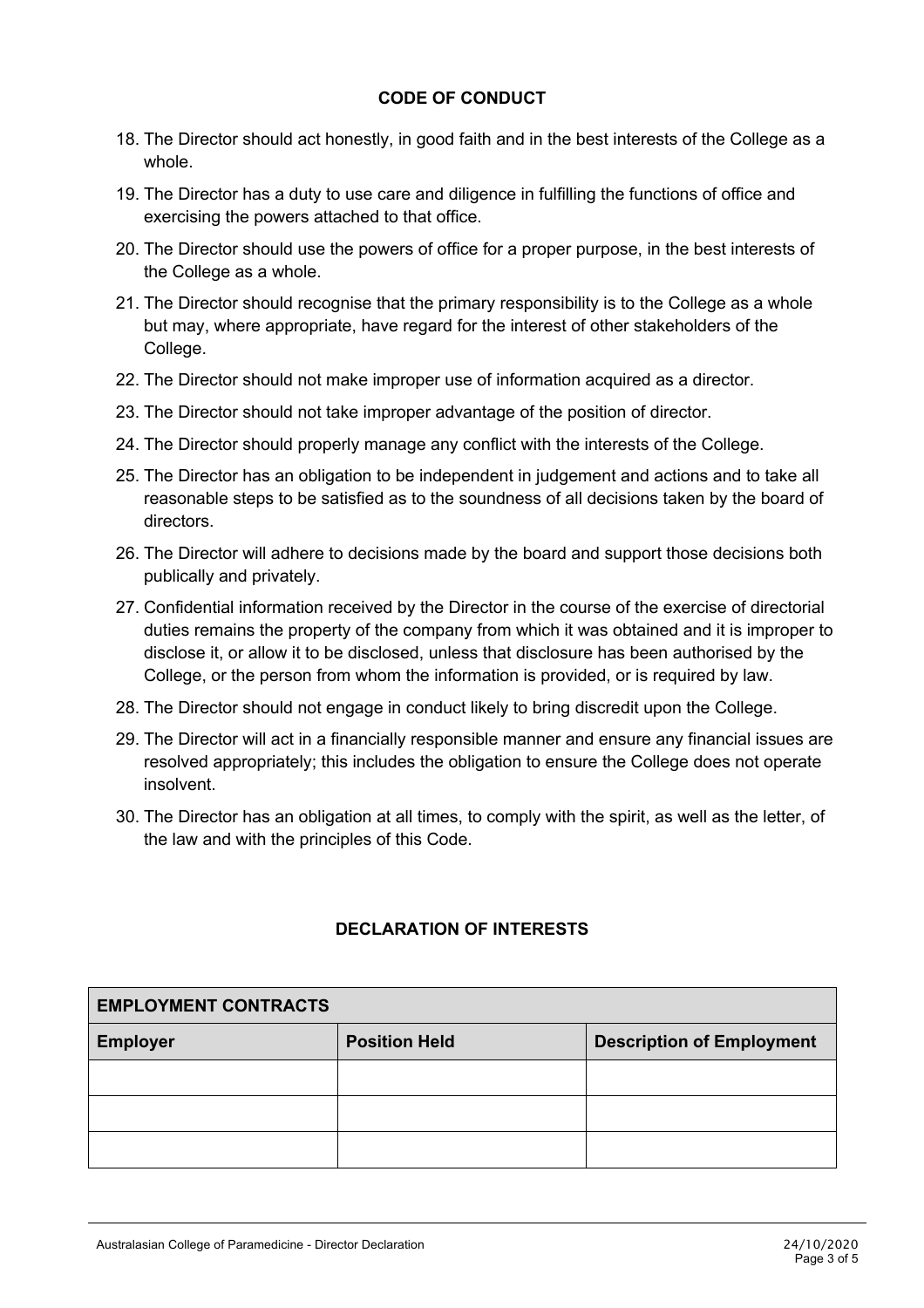| <b>OTHER POSITIONS</b> |                    |
|------------------------|--------------------|
| <b>Name of Body</b>    | <b>Office Held</b> |
|                        |                    |
|                        |                    |
|                        |                    |

| <b>CONTRACTS WITH THE COLLEGE</b> |                                      |
|-----------------------------------|--------------------------------------|
| <b>Parties</b>                    | <b>Nature and Extent of Interest</b> |
|                                   |                                      |
|                                   |                                      |
|                                   |                                      |

| <b>OTHER DIRECTORSHIPS</b> |                    |  |
|----------------------------|--------------------|--|
| <b>Name of Company</b>     | <b>Office Held</b> |  |
|                            |                    |  |
|                            |                    |  |
|                            |                    |  |

| <b>COMMITTEE POSITIONS</b> |                    |  |
|----------------------------|--------------------|--|
| <b>Name of Committee</b>   | <b>Office Held</b> |  |
|                            |                    |  |
|                            |                    |  |
|                            |                    |  |

| <b>SHAREHOLDINGS OR COMMERCIAL INTERESTS</b> |                                      |  |
|----------------------------------------------|--------------------------------------|--|
| <b>Name of Company</b>                       | <b>Nature and Extent of Interest</b> |  |
|                                              |                                      |  |
|                                              |                                      |  |
|                                              |                                      |  |